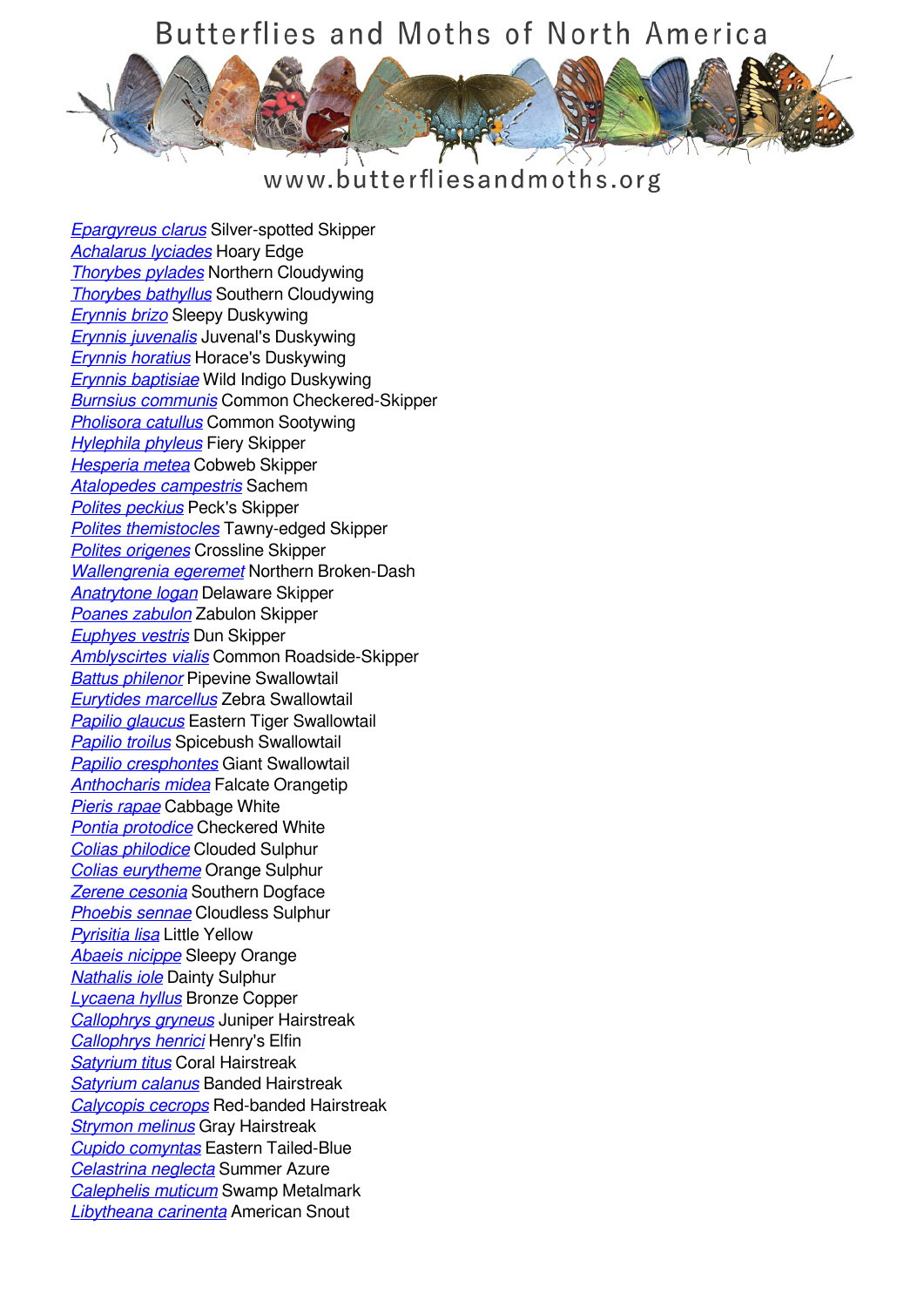## Butterflies and Moths of North America

*[Danaus plexippus](/species/Danaus-plexippus)* Monarch *[Euptoieta claudia](/species/Euptoieta-claudia)* Variegated Fritillary *<u>Whele</u>* Great Spangled Fritillary

*[Limenitis archippus](/species/Limenitis-archippus)* Viceroy

*[Asterocampa celtis](/species/Asterocampa-celtis)* Hackberry Emperor **[Chlosyne nycteis](/species/Chlosyne-nycteis)** Silvery Checkerspot utterflies and moths.org *[Chlosyne gorgone](/species/Chlosyne-gorgone)* Gorgone Checkerspot *[Phyciodes tharos](/species/Phyciodes-tharos)* Pearl Crescent *[Junonia coenia](/species/Junonia-coenia)* Common Buckeye *[Polygonia interrogationis](/species/Polygonia-interrogationis)* Question Mark *[Polygonia comma](/species/Polygonia-comma)* Eastern Comma *[Nymphalis antiopa](/species/Nymphalis-antiopa)* Mourning Cloak *[Vanessa virginiensis](/species/Vanessa-virginiensis)* American Lady *[Vanessa cardui](/species/Vanessa-cardui)* Painted Lady *[Vanessa atalanta](/species/Vanessa-atalanta)* Red Admiral *[Anaea andria](/species/Anaea-andria)* Goatweed Leafwing *[Enodia anthedon](/species/Enodia-anthedon)* Northern Pearly-eye *[Megisto cymela](/species/Megisto-cymela)* Little Wood-Satyr *[Cercyonis pegala](/species/Cercyonis-pegala)* Common Wood-Nymph *[Actias luna](/species/Actias-luna)* Luna moth *[Antheraea polyphemus](/species/Antheraea-polyphemus)* Polyphemus moth *[Dryocampa rubicunda](/species/Dryocampa-rubicunda)* Rosy maple moth *[Amorpha juglandis](/species/Amorpha-juglandis)* Walnut sphinx *[Paonias myops](/species/Paonias-myops)* Small-eyed sphinx *[Ceratomia undulosa](/species/Ceratomia-undulosa)* Waved sphinx *[Manduca sexta](/species/Manduca-sexta)* Carolina sphinx *[Eumorpha achemon](/species/Eumorpha-achemon)* Achemon sphinx *[Hemaris diffinis](/species/Hemaris-diffinis)* Snowberry Clearwing *[Hemaris thysbe](/species/Hemaris-thysbe)* Hummingbird Clearwing *[Darapsa myron](/species/Darapsa-myron)* Virginia creeper sphinx *[Hypoprepia fucosa](/species/Hypoprepia-fucosa)* Painted Lichen Moth *[Haploa reversa](/species/Haploa-reversa)* Reversed Haploa *[Pyrrharctia isabella](/species/Pyrrharctia-isabella)* Isabella Tiger Moth or Banded Woolybear *[Apantesis nais](/species/Apantesis-nais)* Nais Tiger Moth *[Cycnia tenera](/species/Cycnia-tenera)* Delicate Cycnia or Dogbane Tiger Moth *[Cisseps fulvicollis](/species/Cisseps-fulvicollis)* Yellow-collared Scape Moth *[Cisthene plumbea](/species/Cisthene-plumbea)* Lead-Colored Lichen Moth *[Cisthene packardii](/species/Cisthene-packardii)* Packard's Lichen Moth *[Exelis dicolus](/species/Exelis-dicolus) [Hypagyrtis unipunctata](/species/Hypagyrtis-unipunctata)* One-Spotted Variant *[Xanthotype urticaria](/species/Xanthotype-urticaria)* False Crocus Geometer *[Eumacaria madopata](/species/Eumacaria-madopata)* Brown-bordered Geometer *[Macaria multilineata](/species/Macaria-multilineata)* Many-lined Angle *[Eusarca confusaria](/species/Eusarca-confusaria)* Confused Eusarca *[Mellilla xanthometata](/species/Mellilla-xanthometata)* Orange Wing Moth *[Patalene olyzonaria](/species/Patalene-olyzonaria)* Juniper Geometer *[Macaria aemulataria](/species/Macaria-aemulataria)* Common Angle *[Digrammia continuata](/species/Digrammia-continuata)* Curve-lined Angle *[Chlorochlamys chloroleucaria](/species/Chlorochlamys-chloroleucaria)* Blackberry Looper Moth *[Costaconvexa centrostrigaria](/species/Costaconvexa-centrostrigaria)* The Bent-line Carpet *[Eubaphe mendica](/species/Eubaphe-mendica)* The Beggar *[Eulithis gracilineata](/species/Eulithis-gracilineata)* Greater Grapevine Looper Moth *[Eupithecia miserulata](/species/Eupithecia-miserulata) [Orthonama obstipata](/species/Orthonama-obstipata)* The Gem *[Scopula inductata](/species/Scopula-inductata)* Soft-lined Wave